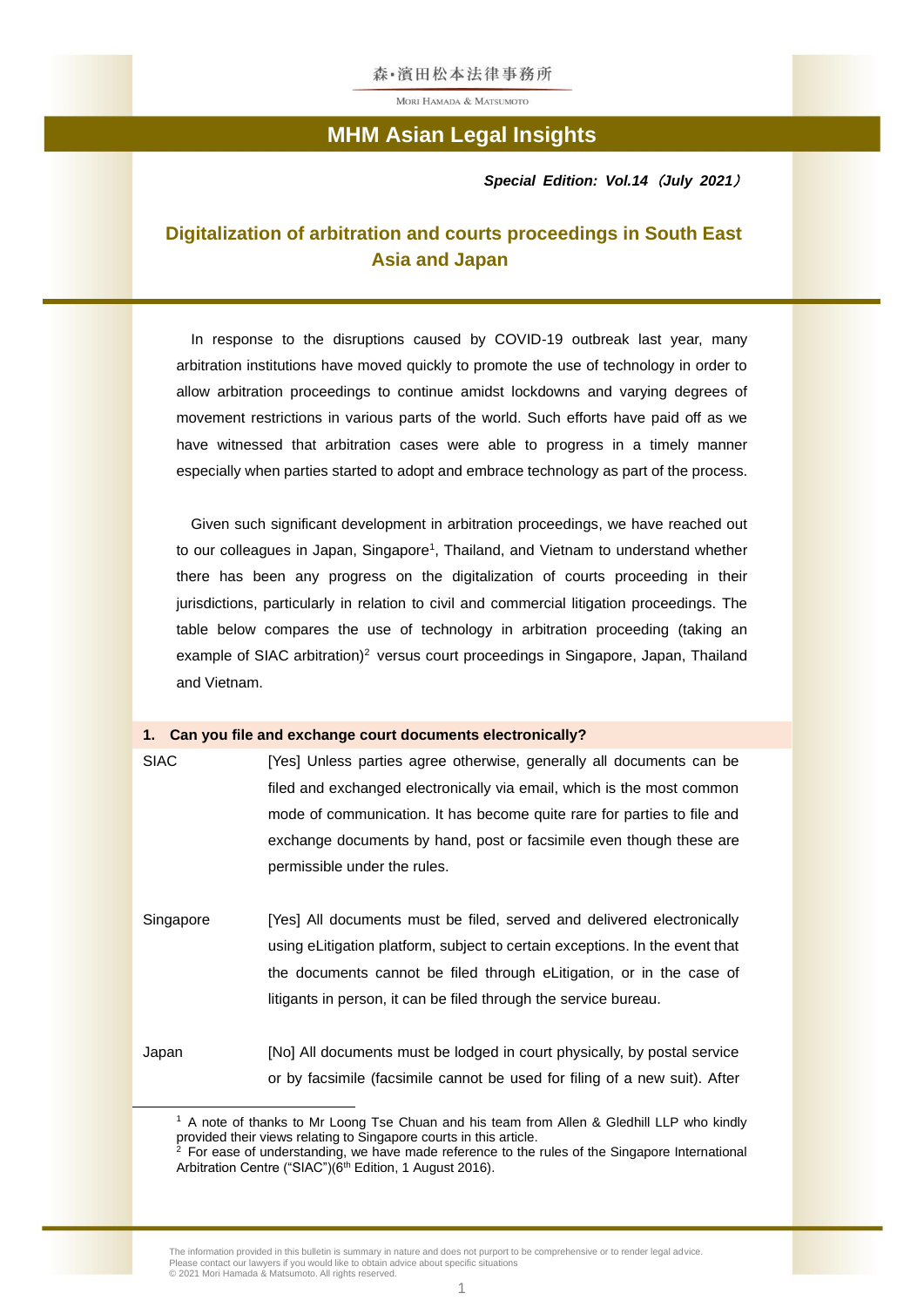### **MHM Asian Legal Insights**

filing a case, parties can exchange their briefs using facsimile, postal service or in person.

- Thailand [Yes] Electronic filing is not compulsory but is an alternative to filing in person. Despite of the availability of electronic filing, filling of documents in person is still more commonly used due to instability of the electronic filling system.
- Vietnam [Yes] Electronic filing is one of the three methods for filing of court documents, in addition to filing in person and postal services. However, in practice, litigants normally submit documents via postal service instead of e-filing, and e-filing is not widely applied due to several reasons, including:
	- (i) hard copies of the petitions and relevant documents are still required to be submitted even though it has been e-filed.
	- (ii) e-filing in local courts' is limited at the present due to lack of skills and IT facilities.
	- (iii) litigants rarely have certified electronic signatures.

### **2. Can parties use telephone or video conferencing in court proceedings?**

- SIAC [Yes] The tribunal has the flexibility to hold hearings and meetings "by any means it considers expedient or appropriate". Before the Covid-19 outbreak, telephone and video conferencing were commonly used but only for procedural matters. The use of video conferencing became widely accepted even for evidential hearing after Covid-19 outbreak and has become the new norm.
- Singapore [Yes] Hearings in which video conferencing technology was used tended to be procedural or administrative in nature before the Covid-19 outbreak. Since then, substantive hearings, case management conferences, pre-trial conferences and chambers matters are also conducted using video conferencing. Some procedural or administrative hearings used to be conducted by telephone before the Covid-19 outbreak, but such hearings are now quite rare, given the easy availability of video conferencing technology.
- Japan [Limited] Courts can use telephone conferencing for proceedings to arrange issues and evidence if (i) a party's location is far away from the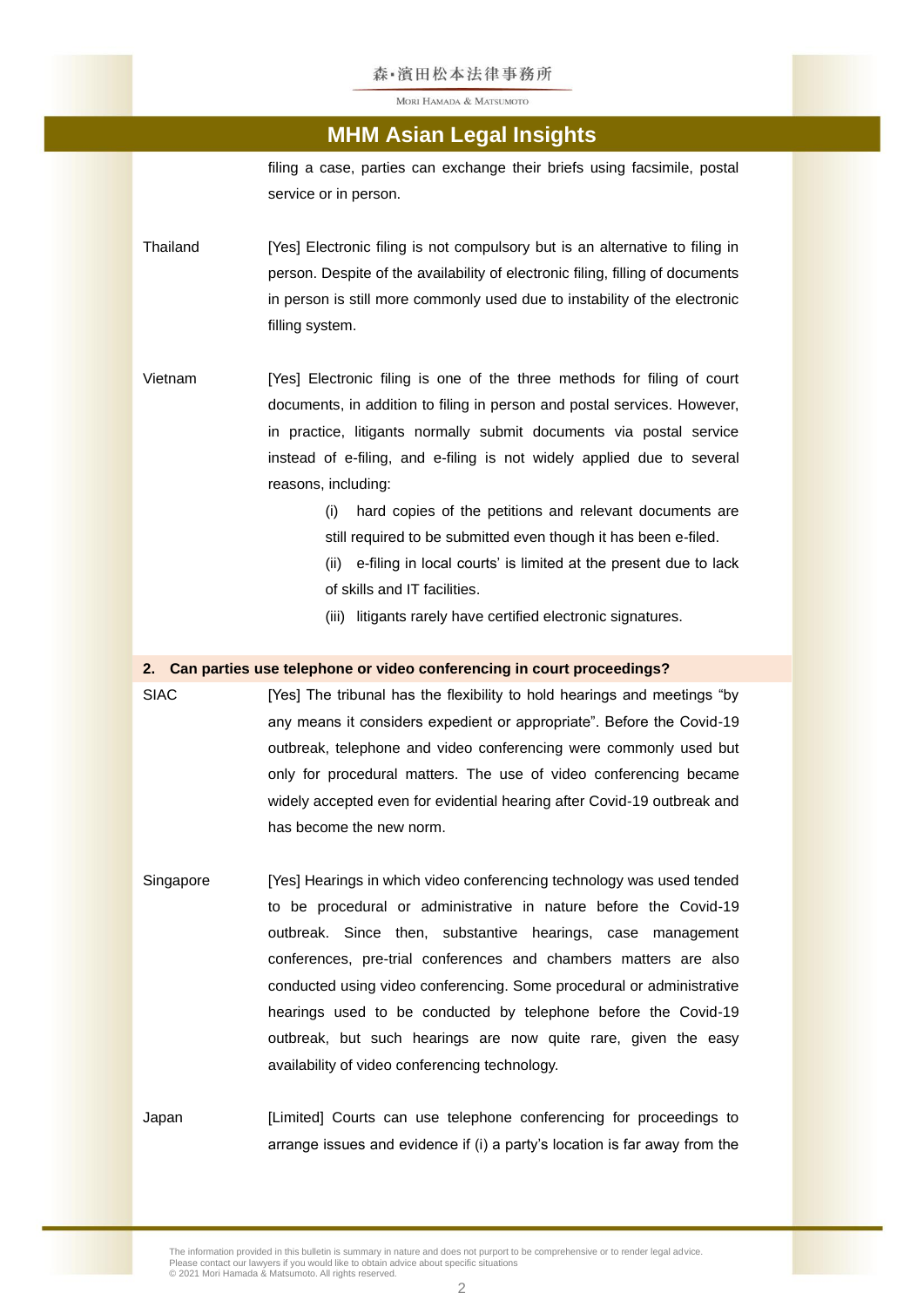### **MHM Asian Legal Insights**

court or the court finds it to be appropriate for any other reason, and (ii) the other party attends the court physically. The use of video conferencing for proceedings to arrange issues and evidence started in February 2020 in several courts and the number of the available courts is gradually expanding. There is a plan to expand the types of proceedings that can be conducted by video conference.

- Thailand [Yes] Any party who wishes to conduct examination of documentary evidence or witness remotely via video conferencing must make an application to the court on or before the date of pre-trial conference entailing the reason why the intended evidence or witness could not be presented at the court room. From 30 September 2020, other court proceedings such as pronouncement of judgment, mediation session, pre-trial or case management conference, probate hearing, etc. may be carried out via videoconferencing. However, it is noteworthy that some courts outside Bangkok do not have appropriate resources to conduct video conferencing.
- Vietnam [No] Currently, there is no court proceeding that can be conducted by way of telephone or video conferencing.

### **3. Is there any rule which requires court hearings to be held with physical attendance of parties and their legal representative?**

SIAC [No] SIAC rules do not specify the mode of hearing.

- Singapore [No] There are specific rules relating to witnesses giving evidence in trials, which is governed by the Evidence Act. However, apart from this, the law specially allows the hearing of any matter or proceeding to be conducted through live video link, a live television link or any other electronic means of communication.
- Japan [Yes] The Code of Civil Procedure requires the relevant parties or their legal representatives to be present in person for court hearings and examinations of witnesses unless there is a court order to use telephone conference or video conference or examine evidence or witnesses out of court.

Thailand [Yes] The Civil Procedural Code that is in force since 20 June 1935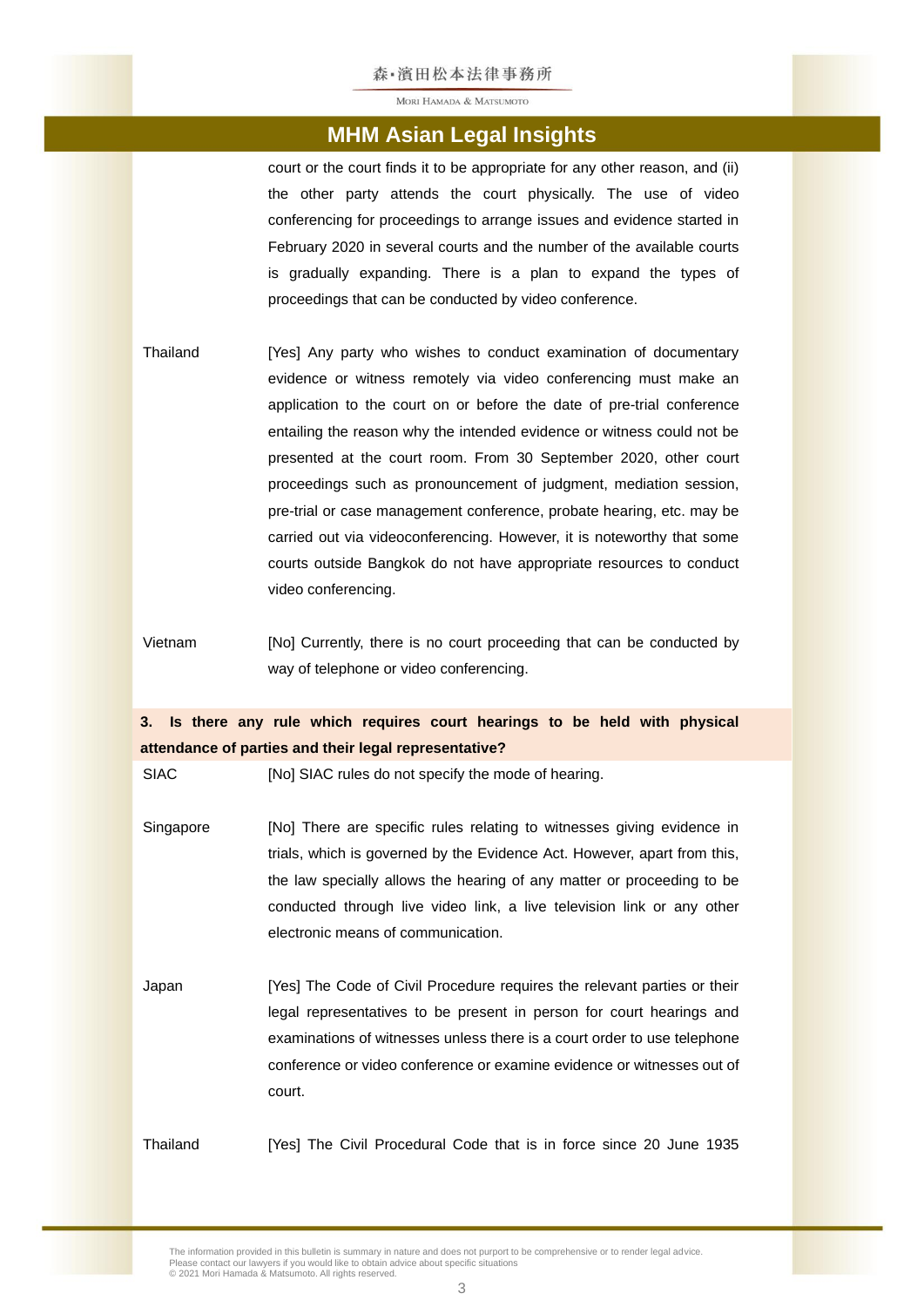#### 森·濱田松本法律事務所

MORI HAMADA & MATSUMOTO

### **MHM Asian Legal Insights**

requires all court hearings to be held physically. However, a directive from the President of the Supreme Court states that with effect from 20 September 2020, courts are allowed to conduct proceedings electronically if the court sees fit or when so requested by a party, taking into consideration convenience and cost saving.

Vietnam [Yes] The Civil Procedures Code requires the relevant parties or their legal representatives to be present at the court hearing.

#### **4. What is the norm for examination of witnesses - in person or virtual?**

SIAC [Hybrid] A mixed of in person and virtual hearings are quite common, depending on the tribunal's determination based on relevant factors.

Singapore [Hybrid] The examination of witnesses is generally conducted in person so that the court can directly assess the demeanor of the witness. However, the court may allow the witness to give evidence virtually if the witness is outside Singapore. In deciding whether to allow the witness located overseas to give evidence virtually, the court will consider:

> (i) the reasons for the witness being unable to give evidence in Singapore;

> (ii) the administrative and technical facilities and arrangements made at the place where the witness will give evidence; and

> (iii) whether any party to the proceedings would be unfairly prejudiced.

A formal application must be made to seek the court's permission for the witness located overseas to give evidence virtually.

- Japan [In person] Currently the examination of witnesses is generally being done in person. In case where a witness lives far away from the court, the witness can attend the nearest court and parties can examine him/her at the court in charge by connecting via video conferencing system.
- Thailand [In person] In most cases, examination of witnesses is still carried out in person.

Vietnam [In person] In person only.

The information provided in this bulletin is summary in nature and does not purport to be comprehensive or to render legal advice. Please contact our lawyers if you would like to obtain advice about specific situations © 2021 Mori Hamada & Matsumoto. All rights reserved.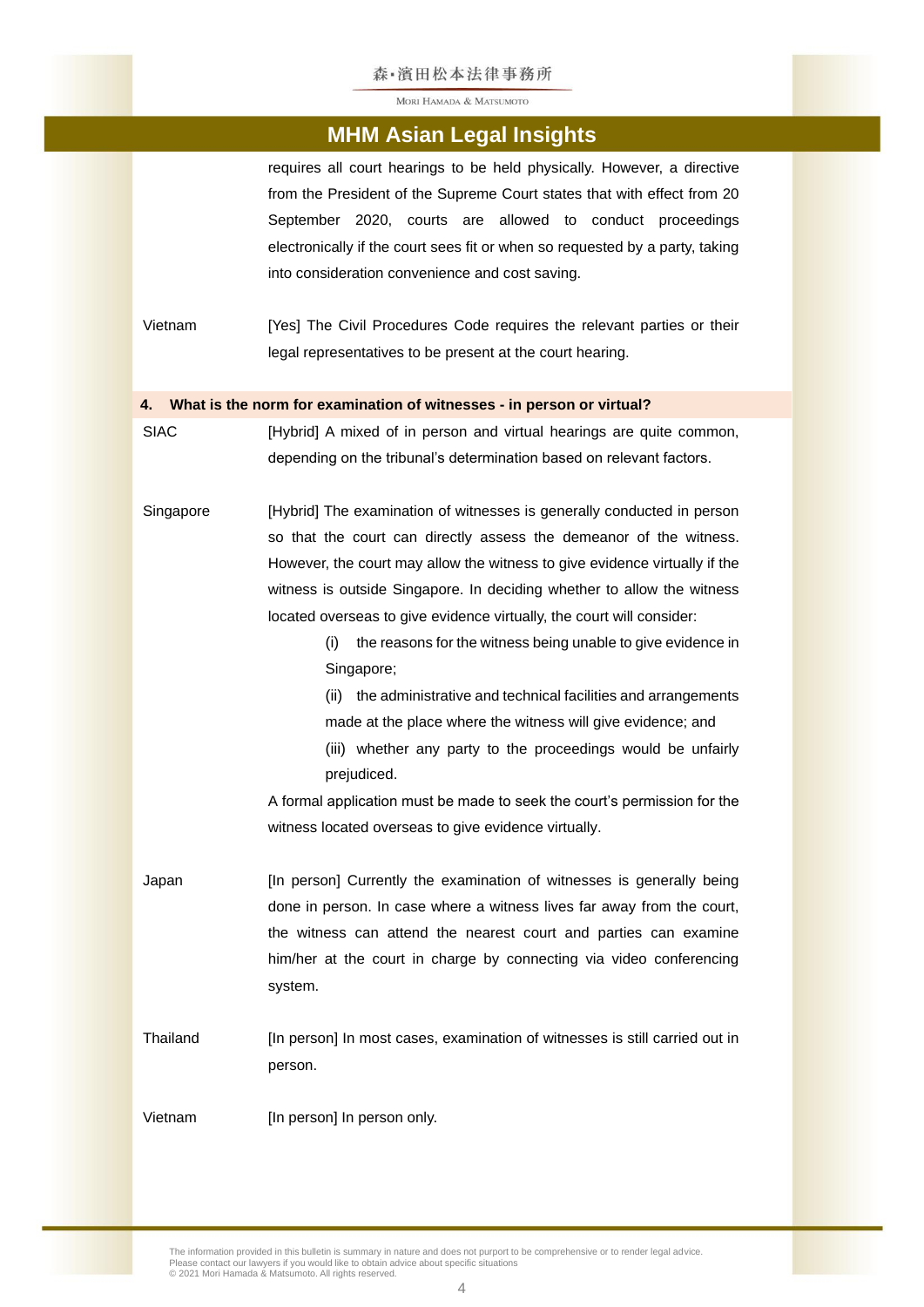### 森·濱田松本法律事務所

MORI HAMADA & MATSUMOTO

# **MHM Asian Legal Insights**

| 5.          | Please describe the most recent technology introduced or used in court                                                                                                                                                                                                                                                                                                                                                                                                                                                                                                                                                                     |
|-------------|--------------------------------------------------------------------------------------------------------------------------------------------------------------------------------------------------------------------------------------------------------------------------------------------------------------------------------------------------------------------------------------------------------------------------------------------------------------------------------------------------------------------------------------------------------------------------------------------------------------------------------------------|
| proceedings |                                                                                                                                                                                                                                                                                                                                                                                                                                                                                                                                                                                                                                            |
| <b>SIAC</b> | SIAC is currently revising its 2016 edition rules. The upcoming 7 <sup>th</sup> edition<br>is expected to introduce state of the art revisions and it has established a<br>Rules Revision Executive Committee and Subcommittee on new<br>technology and new procedures.                                                                                                                                                                                                                                                                                                                                                                    |
| Singapore   | Currently in use:<br>Supreme Court Digital Transcription System provides digital<br>recording of court hearings which facilitates remote transcription so<br>that transcribers need not be physically present in the courtroom.<br>SG Court Mobile App allows subscribers to access case files,<br>court calendars, upcoming hearing list and venue information from<br>their mobile phones.<br>6 Technology Courts house advanced technologies such as<br>plasma screens and video cameras for video conferencing.<br>Visualisers are also available to allow images of 3D objects or<br>hardcopy documents to be captured and magnified. |
| Japan       | The following services are to be implemented gradually:<br>e-Court refers to expanding the use of web conferencing<br>systems by parties throughout the civil procedure process to<br>reduce time and costs.<br>e-Filing will allow online submission 24 hours a day, 365 days<br>a year.<br>e-Case Management is a system that enables parties to have<br>electronic access to information such as complaints and responses<br>which have been filed online, and information about their case such<br>as due dates.                                                                                                                       |
| Thailand    | Under the "D-Court 2020" policy, the following services are to be<br>implemented gradually.<br>(i) e-Filing for filing complaints, pleadings and other<br>documents.<br>(ii) Case Information Online Service (CIOS) originally for<br>tracking court case information, monitoring service of<br>summons, schedules of hearings, court decisions or orders;<br>finding and obtaining copies of certificate of case finality; and                                                                                                                                                                                                            |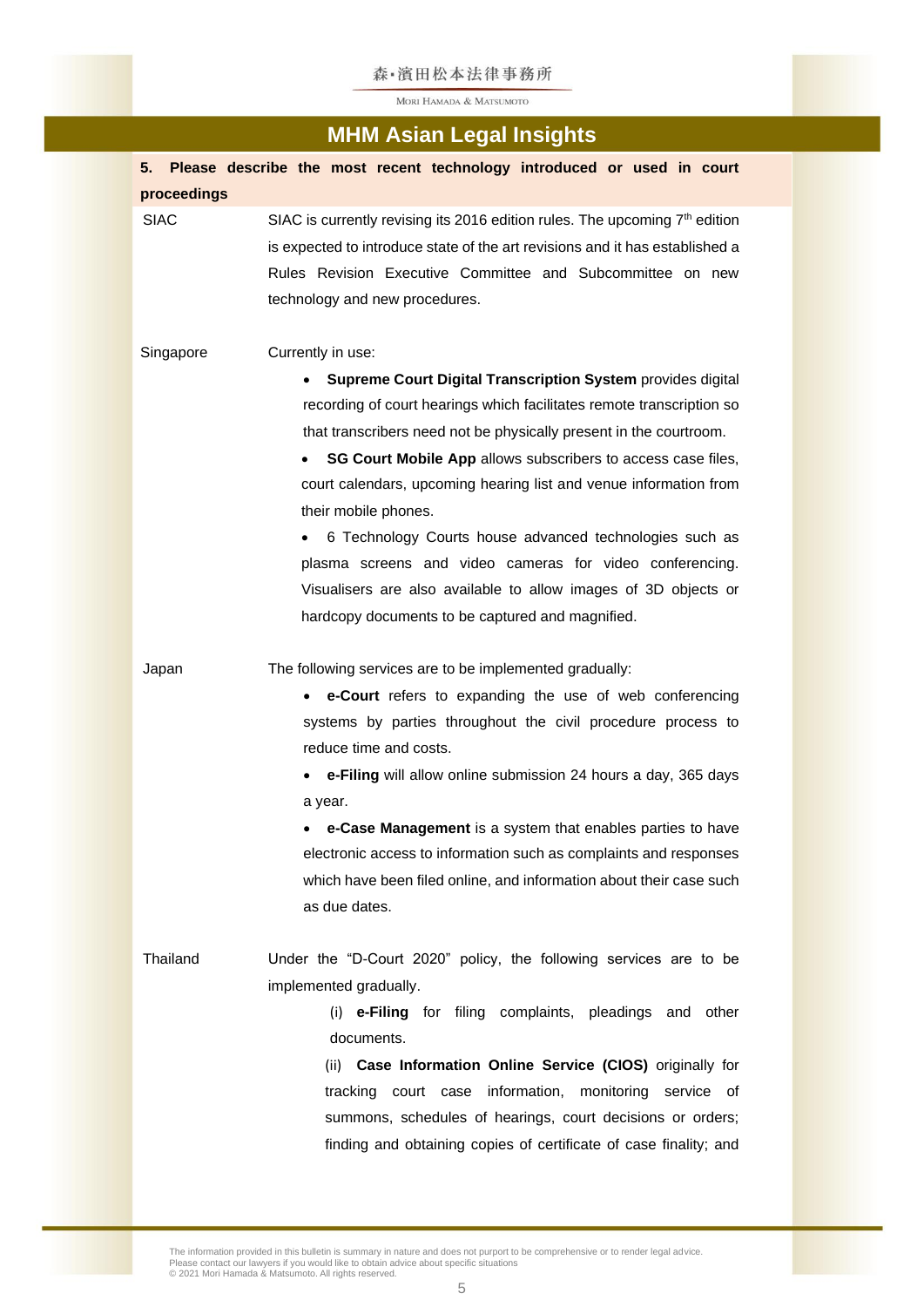#### 森·濱田松本法律事務所

MORI HAMADA & MATSUMOTO

### **MHM Asian Legal Insights**

additional function has been introduced in 2020 for filing documents those are not subject to official fees.

(iii) **Tracking System** for the public to check court cases' status without any advance registration required.

(iv) **e-Notice** for delivering documents or disseminating announcement of the Court's hearing schedules (as required for certain types of cases, e.g. motion for probate) electronically as a substitute for printed newspapers.

(v) **VDO conference** for online meeting, mediation session, witness examination, and other court's proceedings.

Vietnam The use of technology is still very limited in court proceedings. The most recent technology is the e-filing discussed above (which is rarely used in practice) and the publication of judgements on court's website.

The comparison above quite clearly shows that the with the exception of Singapore courts, the courts in Japan, Thailand and Vietnam are still slow to adopt technology in various aspects of the court proceedings. Our experience over the past 1 year has been that there have been more delays in court proceedings (than in arbitration) due to the absence of technology to facilitate court proceedings. This reason alone would not cause an avalanche in arbitration cases but certainly provides food for thought when drafting midnight clauses.